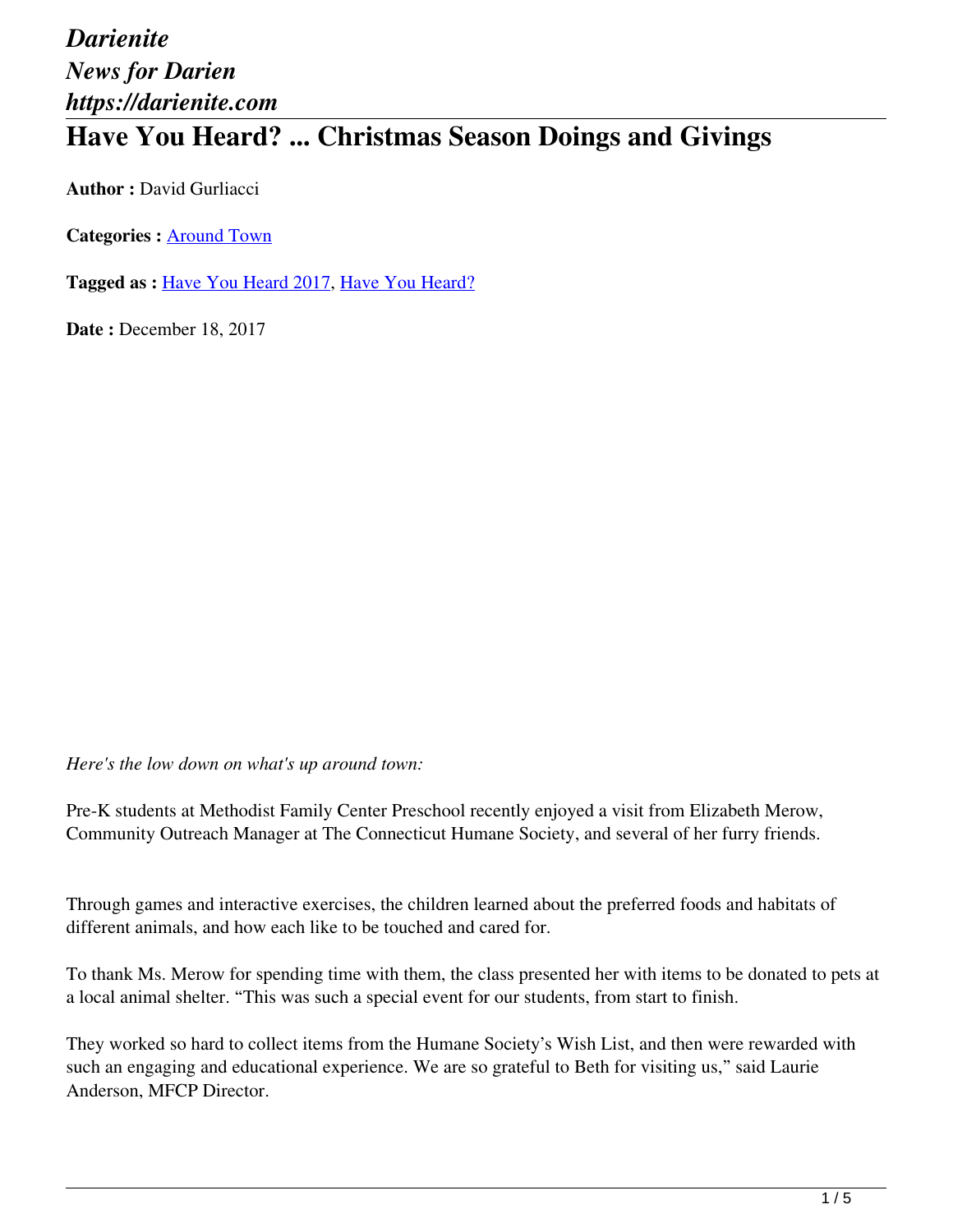\*\*\*

The Darien Police Department has welcomed its newest member after Paul Johnson, chairman of the Police Commission and Chief Ray Osborne swore in Eric Holder as a probationary police officer.

Holder was born and raised in Brooklyn, N.Y. and graduated from Loughlin High School in 1996. He earned vachelor's degrees from Lincoln University and the Empire State College.

Prior to joining the Darien Police Department, Holder had been employed as a Bridgeport Police Officer since 2012, serving as a field training officer. Holder began his training with the Darien Police Department on Nov. 30.

\*\*\*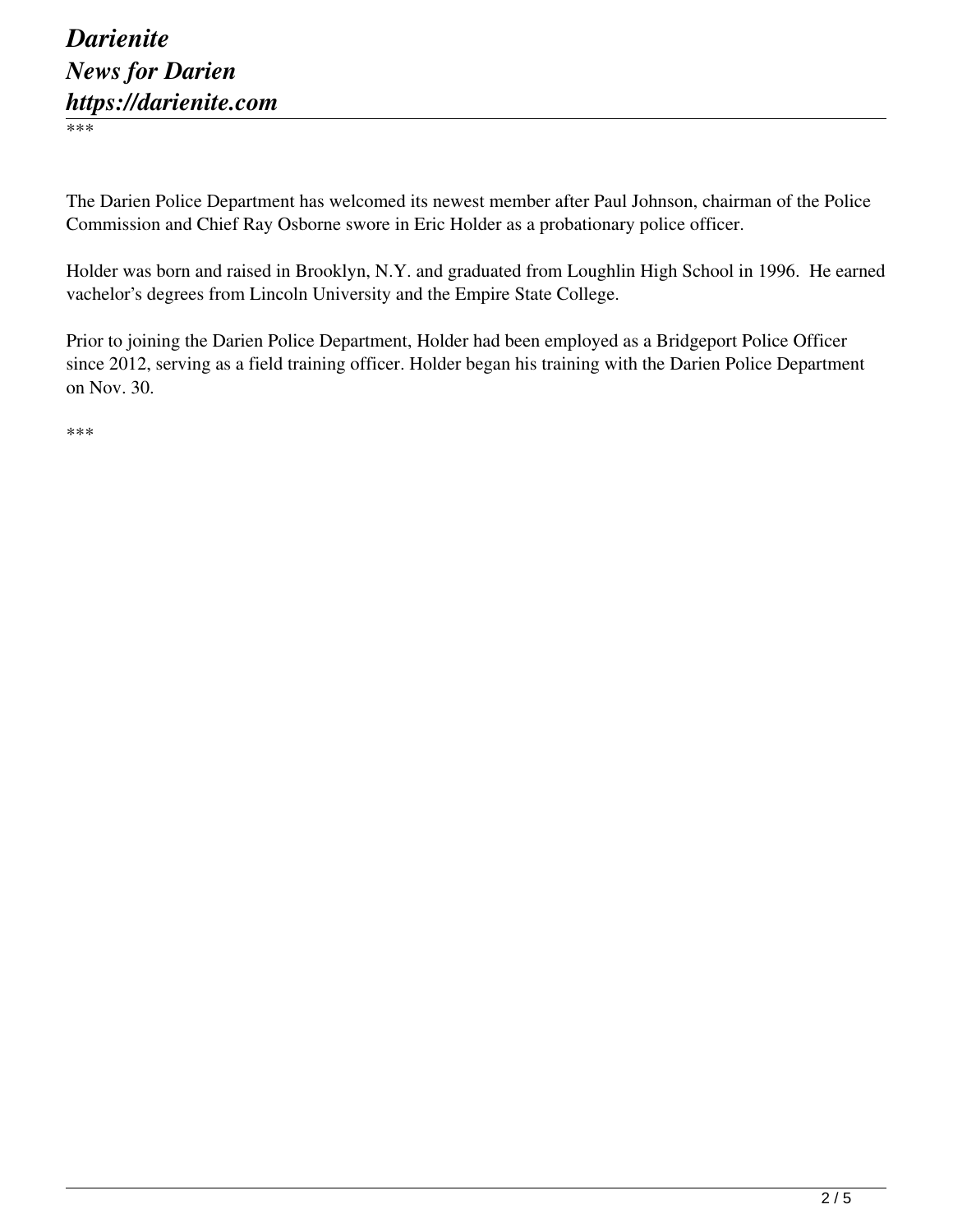

## shop HEALTHY. GIVE healthy.

This is a list of the items we stock in the P2P Food Pantries. Help us promote healthy eating habits by selecting and donating items labeled as low in sodium, no salt added, unsweetened, low sugar, no sugar added and made from whole grains.

| <b>Dairy</b>                                                                                                                                          | <b>Grains</b>                                                                                                                                          |
|-------------------------------------------------------------------------------------------------------------------------------------------------------|--------------------------------------------------------------------------------------------------------------------------------------------------------|
| □ 1% Low-Fat or Fat-Free Shelf-Stable Milk<br>□ Non-Dairy Milk (Soy, Almond, Cashew, etc.)                                                            | $\Box$ Pasta (Whole Grain)<br>$\Box$ Rice or Quinoa<br>□ Oatmeal (Unflavored Packets)<br>$\Box$ Cereal (Whole Grain)<br>□ Mac and Cheese (Whole Grain) |
| <b>Fruits &amp; Vegetables</b>                                                                                                                        | <b>Protein</b>                                                                                                                                         |
| □ Fruits Canned in 100% Fruit Juice<br>Apple Sauce (Unsweetened)<br>$\Box$ Dried Fruits (Raisins, Prunes, Apricots, etc.)<br>$\Box$ Canned Vegetables | □ Peanut Butter<br>□ Canned Beans and Lentils<br>□ Dried Beans and Lentils<br>□ Canned Tuna, Salmon, Chicken In Water                                  |
| <b>Soups &amp; Stews</b>                                                                                                                              | <b>Jellies, Sauces and Stocks</b>                                                                                                                      |
| □ Soups (Canned or Boxed)<br>Stews and Chili (Canned or Boxed)                                                                                        | □ Jelly or 100% Fruit Spread<br>$\Box$ Pasta Sauce<br>$\Box$ Broth or Stock                                                                            |

## **Snack Foods**

 $\Box$  Jell-O

 $\Box$  Healthy Snacks - Protein, Breakfast and Granola Bars; Unsalted Nuts and Seeds; Whole Grain Crackers; Popcorn (Individual Packets)

## For More Information, Contact

Janet King, Director of Volunteers 1864 Post Road | Darien 203 621 - 0683 janetking@p2pHelps.org

Susan Zelman, Norwalk Site Manager 76 South Main Street | Norwalk 203 621 - 0703 susanzelman@p2pHelps.org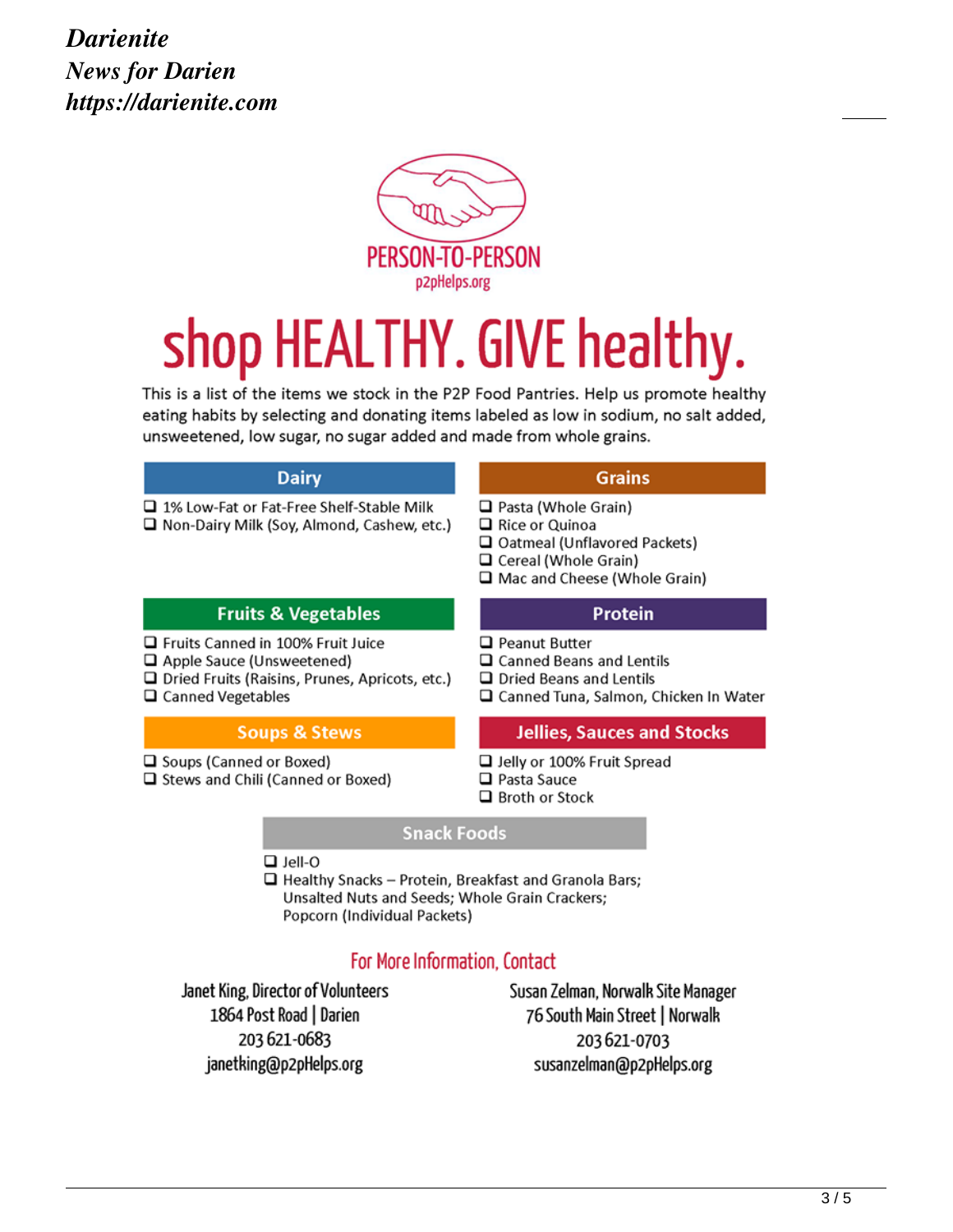\*\*\*

The TD Charitable Foundation awarded a \$5,000 grant for the Person-to-Person Emergency Assistance Program.

TD Bank, through the TD Charitable Foundation, carries a legacy of supporting not-for-profit institutions and their important work throughout the region. In the award letter, Connecticut Market President Michael J LaBella wrote, "We believe that organizations such as yours play a significant role in sustaining vibrant and thriving communities."

\*\*\*

Tori Barnett, Jay Bennett and Emily Kroenlein have joined the Darien Library Board of Trustees.

Tori Barnett is the wife of Andrew Barnett and mom to Turner, Charlie and Sutton. She graduated from the University of North Carolina at Chapel Hill and previously worked for The Heritage Foundation.

Prior to moving to Darien, Tori worked for ABC News, 20/20 and did consulting work for various authors, speakers and writers. Previously, Tori served as the co-chair of the Darien Library annual fundraiser as well as the board chair for Noroton Presbyterian Nursery School. She is currently the teaching director for Community Bible Study, New Canaan/Darien.

Jay Bennett and his wife Mary have lived in Darien for 30 years where they raised their four children: Eliza, Courtney, Jack and Ellie. Jay is a Managing Director and Partner for Greenwich Associates. He leads the firm's equity practices, works with clients' senior equity management teams across the US, Canada, UK and Hong Kong.

Before joining Greenwich Associates in 1985, Jay was a strategy consultant for Mars & Co and an Assistant Vice President for Manufacturers Hanover. Jay received his BA magna cum laude in political economics from Princeton and his MBA from Harvard.

Emily Kroenlein lives in Darien with her husband Rob Schlein and three daughters, Elizabeth, Beatrice and Eleanor. Previously, she worked at Sullivan & Cromwell in mergers and acquisitions in their New York, Paris and London offices before switching to a corporate path at Diageo PLC in London.

Since returning home, she has been an active volunteer at Ox Ridge school, through Girl Scouts and with DAEG, including having served as Enrichment Coordinator for the elementary schools in the district. Emily graduated from Princeton (summa/Phi Beta Kappa) and Harvard Law School (cum laude).